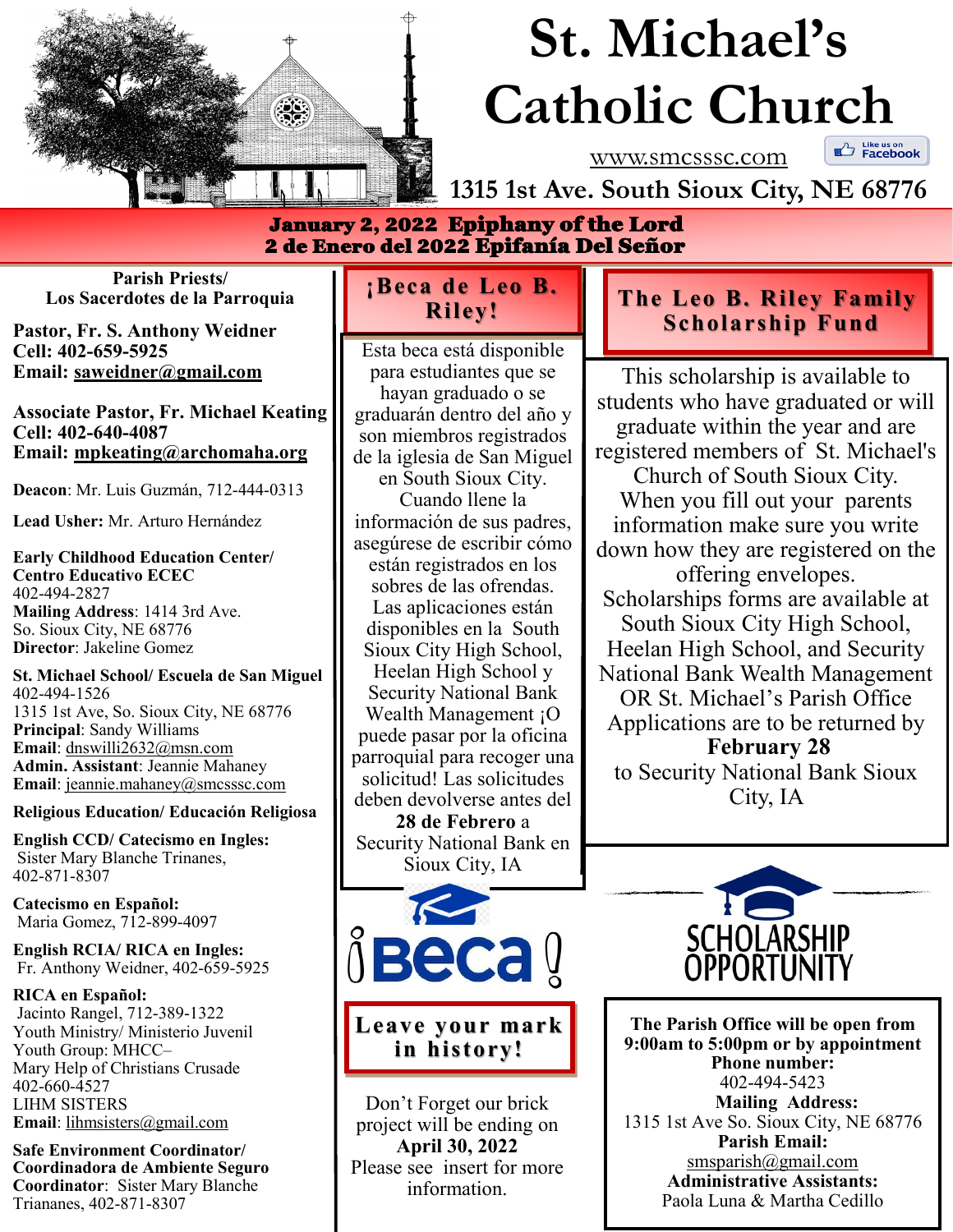Bulletin column January 2, 2022 "**From the Pastor**"

Dear parishioners,

Happy New Year, and Happy Epiphany! We begin yet another year according to the calendar, with a during the Communion Rite, immediately prior to the sense of new beginnings. Many use the New Year as an opportunity to make resolutions of how they intend to of God). improve themselves in some way in line with the changing of the year. I have often noted that this is a great chance for us to find some way to bring ourselves even closer to God and to practice more virtue. I highly encourage people prayerfully to consider resolutions which might tend to make them better and more disciplined followers of Christ in some way or another.

Epiphany. Epiphany means a revelation of what was hidden. Throughout the times of the Old Testament, God was revealed to the Hebrew people but was generally inaccessible in many ways to the nations, to the many non-Jewish peoples of the world. We see in Epiphany the Persian magi's search for the Jewish king so important that His birth was heralded by the appearance of a major new star in the sky. They followed this call from God to seek out Jesus, in a great sign that Jesus had come, not just to save the Jewish people, but to invite all peoples of all nations to know God and share in the salvation Jesus offered. Since so few of us at St. Michael Parish have Jewish ancestry, the fact that Jesus extends His invitation to belong to God's family to all people ought to be an occasion of great joy and celebration for all of us.

This past week, I had a two-day meeting with my Jesus Caritas (priest support) group. We talked about a great many things in our ministry, including the impact of adjustments to the rite, it would be very strongly Covid. One of the things we mentioned as being a silver lining to the pandemic changes was something which perhaps before sitting down after the prayers of the would probably surprise many parishioners – the organic faithful and prior to the offertory. Therefore, when the opportunity to eliminate the sign of peace.

The elimination of the practice of inviting people to exchange the sign of peace was of course one of the precautions implemented in response to the pandemic I have noticed that, while Fr. Mike and I still do not when we returned to Mass. Prior to this, I and a very include the invitation to exchange the sign of peace, some large number of the priests of my generation had some at the English Masses in particular insist on offering it major issues with the sign of peace, and especially with its timing and placement in the Mass. The exchange of think that the time of concern about the virus is over. the sign of peace was one of the innovations of the 1970 Mass issued after the Second Vatican Council. It was deadly than the earlier variants, it still behooves us to be predicated on Jesus' recommendation in the Sermon on the Mount to reconcile with one's brethren in the faith Several of our parishioners have in fact recently been before offering a sacrifice to God.

Obviously, any addition with a biblical basis might have some value and reasonability to it. Perhaps one is in a bad mood with family members or has some sort of disagreement with a neighbor in the next pew. The sign of peace might have some genuine value in such

circumstances. However, when the new Mass was laid out, its planners inexplicably placed the sign of peace, not where it would have naturally fallen given Jesus' command – that is, prior to the offertory – but rather fractioning rite and the signing of the Agnus Dei (Lamb

This weekend, we celebrate the great Solemnity of the worshipping God and in particular on our need for Jesus The entire sequence of the offertory, Preface, Eucharistic Prayer and Communion Rite of the Mass is an action which ought to focus our attentions on God. The placement of the sign of peace right before the fractioning rite and Lamb of God encouraged people to divert that sacred attention to God to focus on their neighbor at a time in which we ought to be honed in on and the blessing, forgiveness, and grace He offers us in Communion precisely that we may indeed love our neighbor as He commands.

> Of course, since the introduction of the new Mass 52 years ago, two other significant problems have proliferated around the sign of peace, worsening the infelicity of its placement  $-1$ ) many have used it in a secular way, as a means of glad-handing and catching up with their neighbors in the pew in a way that was never intended; and 2) the practice sometimes tends to extend longer than it ought, with people continuing to look for more people to offer the sign of peace to when the especially holy actions of the fractioning rite and the singing of the Agnus Dei have already begun and ought to command our full attention. All of these issues have led many priests and liturgical experts to recommend that, if the sign of peace is retained in any future advisable to move it to a different time in the Mass – pandemic forced us not to invite people to share the sign of peace (which was always an option in the rite of the 1970 Mass!), many of us greeted that change with relief.

> while the priest proceeds to the tabernacle. Some might While the omicron variant has been shown to be far less careful in some respects due to the continued outbreak. hospitalized with Covid. The pandemic is not over. With that in mind as well as the basic liturgical concerns about the practice, I would ask that people continue \*not\* to exchange the sign of peace until further notice, but rather to direct themselves to the singing of the Lamb of God and their direct preparation for Holy Communion.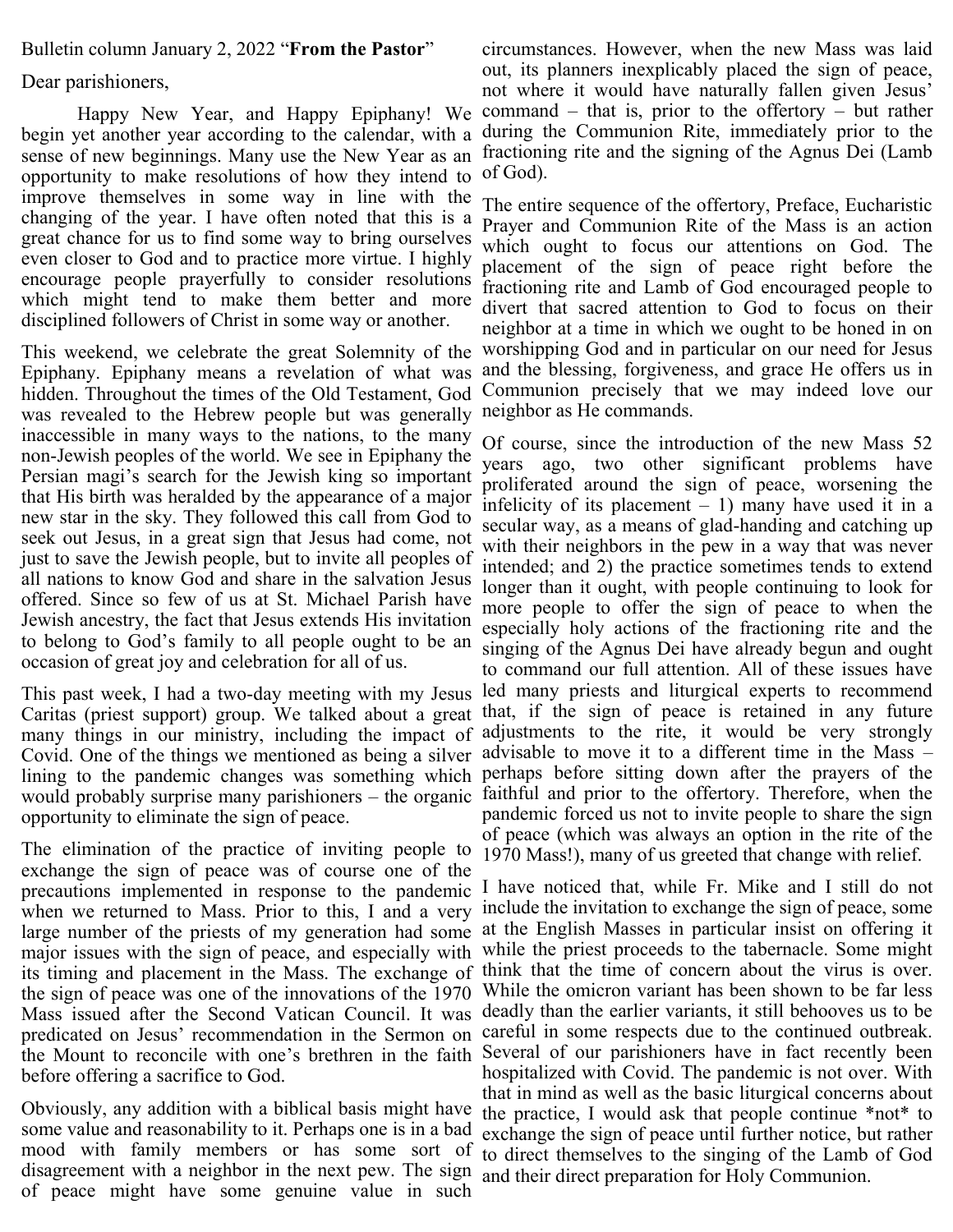Columna del boletín 2 de Enero del 2022 "**Del Pastor**"

Queridos feligreses,

Feliz año nuevo y feliz Epifanía! Comenzamos un año más según el calendario, con una sensación de nuevos comienzos. Muchos aprovechan el Año Nuevo como una oportunidad para tomar decisiones sobre cómo pretenden mejorar de alguna manera de acuerdo con el cambio de año. A menudo he notado que esta es una gran oportunidad para que encontremos alguna manera de acercarnos aún más a Dios y practicar más la virtud. Animo a las personas a considerar en oración resoluciones que podrían tender a hacerlos mejores y más disciplinados seguidores de Cristo de una forma o otra.

Este fin de semana celebramos la gran solemnidad de la Epifanía. Epifanía significa una revelación de lo que estaba oculto. A lo largo de los tiempos del Antiguo Testamento, Dios fue revelado al pueblo hebreo, pero generalmente era inaccesible de muchas maneras para las naciones, para los muchos pueblos no judíos del mundo. Vemos en Epifanía la búsqueda de los magos persas del rey judío tan importante que su nacimiento fue anunciado por la aparición de una nueva estrella importante en el cielo. Siguieron este llamado de Dios para buscar a Jesús, en una gran señal de que Jesús había venido, no solo para salvar al pueblo judío, sino para invitar a todos los pueblos de todas las naciones a conocer a Dios y compartir la salvación que Jesús ofreció. Dado que tan pocos de nosotros en la parroquia de San Miguel tenemos ascendencia judía, el hecho de que Jesús extienda su invitación a pertenecer a la familia de Dios a todas las personas debería ser una ocasión de gran alegría y celebración para todos nosotros.

La semana pasada, tuve una reunión de dos días con mi grupo de Jesús Caritas (apoyo a los sacerdotes). Hablamos de muchas cosas en nuestro ministerio, incluido el impacto del Covid. Una de las cosas que mencionamos como un rayo de luz para los cambios pandémicos fue algo que probablemente sorprendería a muchos feligreses: la oportunidad orgánica de eliminar el signo de la paz. La eliminación de la práctica de invitar a la gente a intercambiar el signo de la paz fue, por supuesto, una de las precauciones implementadas en respuesta a la pandemia cuando regresamos a Misa. Antes de esto, yo y un gran número de sacerdotes de mi generación tuvimos algunos problemas importantes con el signo de la paz, y especialmente con su momento y ubicación en la Misa. El intercambio del signo de la paz fue una de las innovaciones de la Misa de 1970 emitida después del Concilio Vaticano II. Se basó en la recomendación de Jesús en el Sermón del Monte de reconciliarse con los hermanos en la fe antes de ofrecer un sacrificio a Dios.

Obviamente, cualquier adición con una base bíblica podría tener algún valor y ser razonable. Quizás uno está de mal humor con los miembros de la familia o tiene algún tipo de desacuerdo con un vecino en la banca de al lado. El signo de la paz podría tener un valor genuino en tales circunstancias.

Sin embargo, cuando se dispuso la nueva Misa, sus planificadores colocaron inexplicablemente el signo de la paz, no donde habría caído naturalmente dado el mandato de Jesús, es decir, antes del ofertorio, sino durante el Rito de Comunión, inmediatamente antes del rito de fraccionamiento y la firma del Agnus Dei (Cordero de Dios).

Toda la secuencia del ofertorio, el Prefacio, la Plegaria Eucarística y el Rito de la Comunión de la Misa es una acción que debe centrar nuestra atención en Dios. La colocación del signo de la paz justo antes del rito de fraccionamiento y el Cordero de Dios animó a las personas a desviar esa atención sagrada hacia Dios para enfocarse en su prójimo en un momento en el que debemos estar concentrados en adorar a Dios y, en particular, en nuestra necesidad por Jesús y la bendición, el perdón y la gracia que Él nos ofrece en la Comunión precisamente para que podamos amar a nuestro prójimo como Él nos manda. Por supuesto, desde la introducción de la nueva Misa hace 52 años, han proliferado otros dos problemas importantes en torno al signo de la paz, agravando la infelicidad de su ubicación: 1) muchos la han utilizado de manera secular, como un medio de regocijo entregar y ponerse al día con sus vecinos en la banca de una manera que nunca fue intencionada; y 2) la práctica a veces tiende a extenderse más de lo debido, y la gente continúa buscando más personas para ofrecer el signo de la paz cuando las acciones especialmente santas del rito de fraccionamiento y el canto del Agnus Dei ya han comenzado y deberían para llamar toda nuestra atención. Todas estas cuestiones han llevado a muchos sacerdotes y expertos litúrgicos a recomendar que, si el signo de la paz se conserva en cualquier ajuste futuro del rito, sería muy recomendable trasladarlo a un momento diferente de la Misa, tal vez antes de sentarse después de las oraciones de los fieles o antes del ofertorio. Por eso, cuando la pandemia nos obligó a no invitar a la gente a compartir el signo de la paz (¡que siempre fue una opción en el rito de la Misa de 1970!), Muchos de nosotros recibimos ese cambio con alivio.

Me he dado cuenta de que, mientras el Padre Mike y yo todavía no incluimos la invitación para intercambiar el signo de la paz, algunos en particular en las misas en Ingles insisten en ofrecerlo mientras el sacerdote se dirige al tabernáculo. Algunos podrían pensar que el tiempo de preocupación por el virus ha terminado. Si bien se ha demostrado que la variante Omicron es mucho menos letal que las variantes anteriores, todavía nos corresponde tener cuidado en algunos aspectos debido al brote continuo. De hecho, varios de nuestros feligreses han sido hospitalizados recientemente con Covid. La pandemia no ha terminado. Con eso en mente, así como las preocupaciones litúrgicas básicas acerca de la práctica, les pediría a las personas que continúen \* no \* intercambiando el signo de la paz hasta nuevo aviso, sino más bien orientarse al canto del Cordero de Dios y su preparación directa para la Sagrada Comunión.